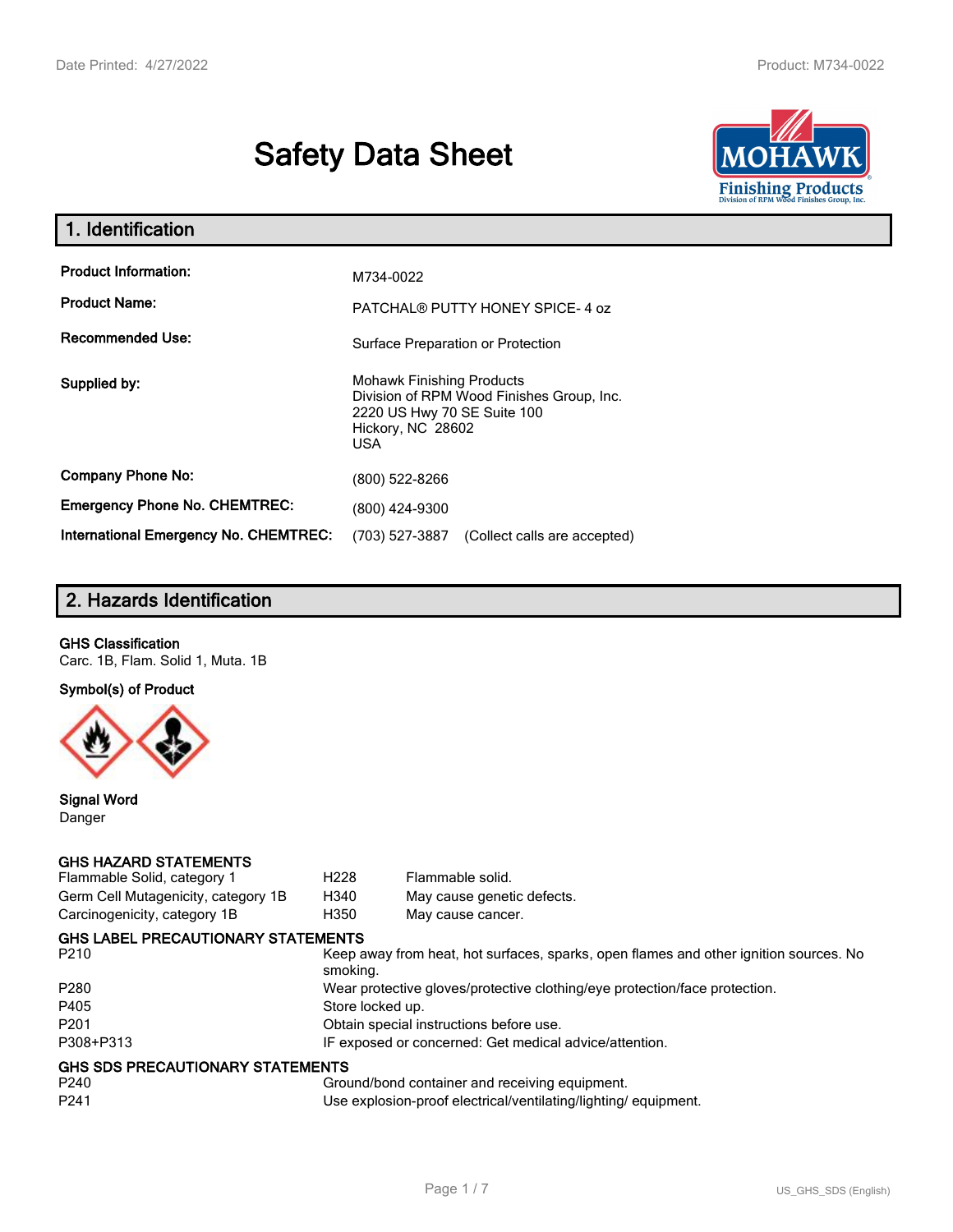# **3. Composition/Information on ingredients**

| <b>Chemical Name</b>         | CAS-No.    | Wt. %       | <b>GHS Symbols</b> | <b>GHS Statements</b> |
|------------------------------|------------|-------------|--------------------|-----------------------|
| crystalline silica           | 14808-60-7 | 40-55       | No Information     | No Information        |
| petroleum distillate         | 64742-48-9 | 25-40       | GHS08              | H304-340-350          |
| modified complex hydrocarbon | 64742-60-5 | $2.5 - 10$  | GHS07              | H332                  |
| mixed glycercides            | 68308-54-3 | $2.5 - 10$  | No Information     | No Information        |
| polyethylene wax             | 8002-74-2  | $2.5 - 10$  | GHS07              | H332                  |
| titanium dioxide             | 13463-67-7 | $0.1 - 1.0$ | GHS08              | H351                  |

The exact percentage (concentration) of ingredients is being withheld as a trade secret.

The text for GHS Hazard Statements shown above (if any) is given in the "Other information" Section.

# **4. First-aid Measures**



FIRST AID - EYE CONTACT: IF IN EYES: Rinse cautiously with water for several minutes. Remove contact lenses, if present and easy to do. Continue rinsing. If eye irritation persists: Get medical advice/attention.

FIRST AID - SKIN CONTACT: IF ON SKIN: Gently wash with plenty of Soap and Water. If skin irritation occurs: Get medical advice/ attention.

FIRST AID - INGESTION: IF SWALLOWED: rinse mouth. Do NOT induce vomiting. IF exposed or if you feel unwell: Call a POISON CENTER or doctor/physician.

FIRST AID - INHALATION: IF INHALED: If breathing is difficult, remove victim to fresh air and keep at rest in a position comfortable for breathing. IF exposed or if you feel unwell: Call a POISON CENTER or doctor/physician.

# **5. Fire-fighting Measures**

**SPECIAL FIREFIGHTING PROCEDURES:** Evacuate all persons from the fire area to a safe location. Move non-burning material, as feasible, to a safe location as soon as possible. Fire fighters should be protected from potential explosion hazards while extinguishing the fire. Wear self-contained breathing apparatus (SCBA) and full fire-fighting protective clothing. Thoroughly decontaminate all protective equipment after use. Containers of this material may build up pressure if exposed to heat (fire). Use water spray to cool fire-exposed containers. Use water spray to disperse vapors if a spill or leak has not ignited. This precaution will help prevent the accumulation of an explosive vapor-air mixture after the initial fire is extinguished.

**FIREFIGHTING EQUIPMENT:** This is a NFPA/OSHA flammable solid. Follow NFPA 400, Chapters 5 and 13 for fire protection and fire suppression. Use a dry chemical, carbon dioxide, or similar ABC fire extinguisher for incipient fires. Water may be used to cool and prevent rupture of containers that are exposed to heat from fire.

# **6. Accidental Release Measures**

#### **ENVIRONMENTAL MEASURES:** No Information

**STEPS TO BE TAKEN IN CASE MATERIAL IS RELEASED OR SPILLED:** Follow personal protective equipment recommendations found in Section VIII. Personal protective equipment needs must be evaluated based on information provided on this sheet and the special circumstances created by the spill including; the material spilled, the quantity of the spill, the area in which the spill occurred, and the training and the expertise of employees in the area responding to the spill. Never exceed any occupational exposure limits. Shut off ignition sources; including electrical equipment and flames. Do not allow smoking in the area. Do not allow the spilled product to enter public drainage system or open waterways.

## **7. Handling and Storage**



**HANDLING:** Avoid inhalation and contact with eyes, skin, and clothing. Wash hands thoroughly after handling and before eating or drinking. In keeping with safe handling practices, avoid ignition sources (smoking, flames, pilot lights, electrical sparks); ground and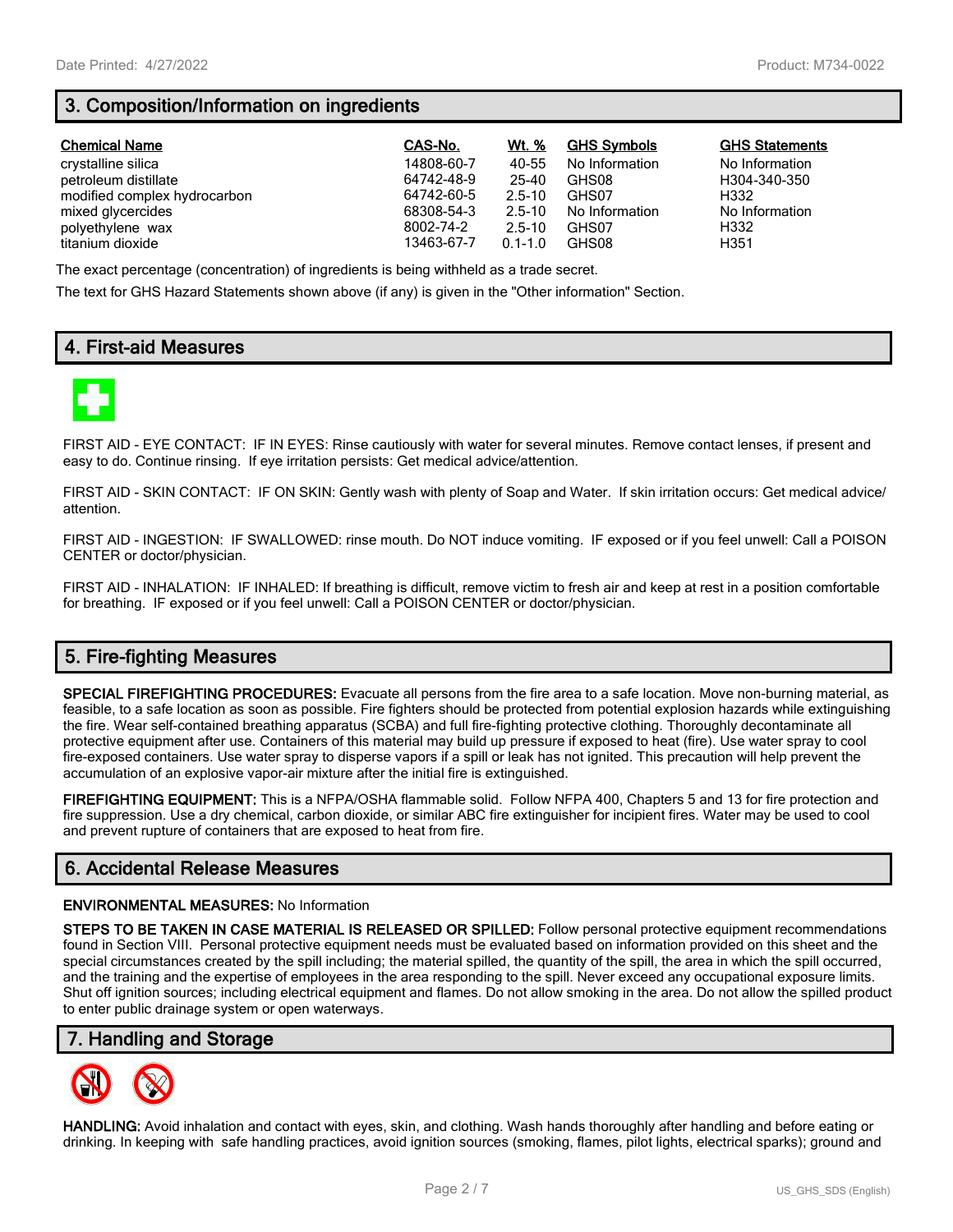bond containers when transferring the material to prevent static electricity sparks that could ignite vapor and use spark proof tools and explosion proof equipment. Empty containers may retain product residue or vapor. Do not pressurize, cut, weld, braze, solder, drill, grind, or expose container to heat, flame, sparks, static electricity, or other sources of ignition. Any of these actions can potentially cause an explosion that may lead to injury.

**STORAGE:** Keep containers closed when not in use. Store in cool well ventilated space away from incompatible materials.

#### **8. Exposure Controls/Personal Protection**

| Ingredients with Occupational Exposure Limits |                         |                       |                     |                         |
|-----------------------------------------------|-------------------------|-----------------------|---------------------|-------------------------|
| <b>Chemical Name</b>                          | <b>ACGIH TLV-TWA</b>    | <b>ACGIH-TLV STEL</b> | <b>OSHA PEL-TWA</b> | <b>OSHA PEL-CEILING</b> |
| crystalline silica                            | $0.025 \,\mathrm{mg/m}$ | N.D.                  | $50 \mu q/m3$       | N.D.                    |
| petroleum distillate                          | N.D.                    | N.D.                  | N.D.                | N.D.                    |
| modified complex hydrocarbon                  | N.D.                    | N.D.                  | N.D.                | N.D.                    |
| mixed glycercides                             | N.D.                    | N.D.                  | N.D.                | N.D.                    |
| polyethylene wax                              | $2 \text{ mg/m}$ 3      | N.D.                  | N.D.                | N.D.                    |
| titanium dioxide                              | 10 mg/m $3$             | N.D.                  | 15 mg/m $3$         | N.D.                    |

**Further Advice: MEL = Maximum Exposure Limit OES = Occupational Exposure Standard SUP = Supplier's Recommendation Sk = Skin Sensitizer N.E. = Not Established N.D. = Not Determined**

#### **Personal Protection**



**RESPIRATORY PROTECTION:** In case of insufficient ventilation wear suitable respiratory equipment.

**SKIN PROTECTION:** Wear chemical resistant footwear and clothing such as gloves, an apron or a whole body suit as appropriate.



**EYE PROTECTION:** Safety glasses



**OTHER PROTECTIVE EQUIPMENT:** No Information



**HYGIENIC PRACTICES:** It is good practice to avoid contact with the product and/or its vapors, mists or dust by using appropriate protective measures. Wash thoroughly after handling and before eating or drinking.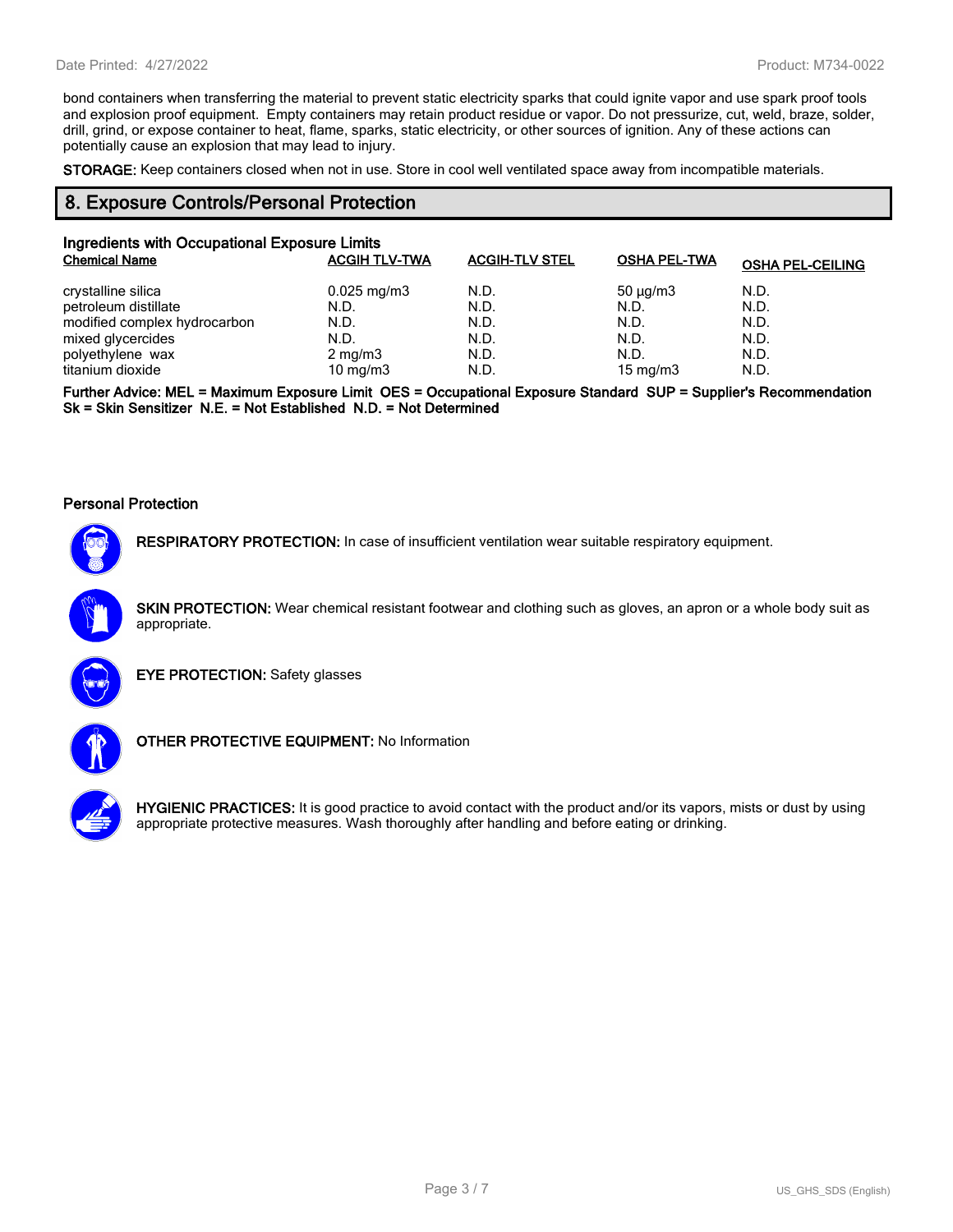**N.I. = No Information**

# **9. Physical and Chemical Properties**

| Appearance:                    | Solid                      | <b>Physical State:</b>                      | <b>SOLID</b>   |
|--------------------------------|----------------------------|---------------------------------------------|----------------|
| Odor:                          | Oily Hydrocarbon           | <b>Odor Threshold:</b>                      | Not determined |
| Density, g/cm3:                | 1.252                      | pH:                                         | Not determined |
| Freeze Point, °F:              | Not determined             | <b>Viscosity:</b>                           | Not determined |
| <b>Solubility in Water:</b>    | Not determined             | Partition Coefficient, n-octanol/<br>water: | Not determined |
| Decomposition temperature, °F: | Not determined             | <b>Explosive Limits, %:</b>                 | Not determined |
| Boiling Range, °F:             | Not determined             | Flash Point, °F:                            | 210 °F         |
| Combustibility:                | <b>Supports Combustion</b> | Auto-Ignition Temperature, °F:              | Not determined |
| <b>Evaporation Rate:</b>       | Slower than Diethyl Ether  | Vapor Pressure, mmHq:                       | Not determined |
| <b>Vapor Density:</b>          | Not determined             |                                             |                |

# **10. Stability and reactivity**

**STABILITY:** Stable under normal conditions.

**CONDITIONS TO AVOID:** Heat, flames and sparks.

**INCOMPATIBILITY:** Acids, Bases, Oxidizing agents

**HAZARDOUS DECOMPOSITION PRODUCTS:** Not determined.

## **11. Toxicological information**

**Practical Experiences**

**EMERGENCY OVERVIEW:** No Information

**EFFECT OF OVEREXPOSURE - EYE CONTACT:** No Information

**EFFECT OF OVEREXPOSURE - INGESTION:** No Information

**EFFECT OF OVEREXPOSURE - INHALATION:** No Information

**EFFECT OF OVEREXPOSURE - SKIN CONTACT:** No Information

**CARCINOGENICITY:** May cause cancer.

This product contains Titanium Dioxide, which is listed by IARC as possibly carcinogenic to humans (Group 2B). This listing is based on inadequate evidence of carcinogenicity in humans and sufficient evidence in experimental animals. This classification is relevant when exposed to titanium dioxide in dust or powder form only, including cured product that is subject to sanding, grinding, cutting, or other surface preparation activities.

#### **PRIMARY ROUTE(S) OF ENTRY:**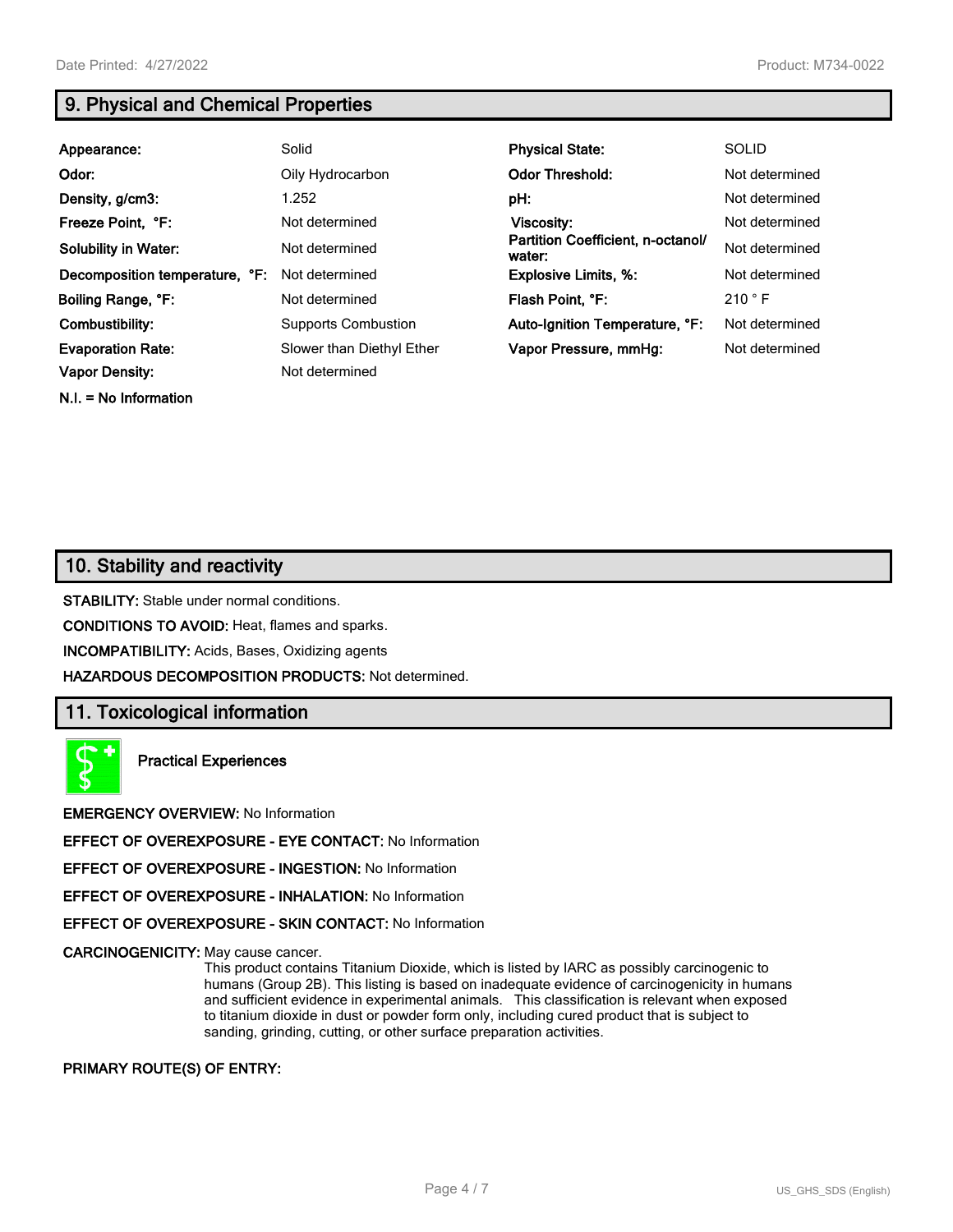# **Acute Toxicity Values**

#### **The acute effects of this product have not been tested. Data on individual components are tabulated below**

| CAS-No.    | <b>Chemical Name</b>         | Oral LD50        | Dermal LD50                  | Vapor LC50   |
|------------|------------------------------|------------------|------------------------------|--------------|
| 14808-60-7 | crystalline silica           | >5000 mg/kg      | >5000 mg/kg                  | >20 mg/l Rat |
| 64742-48-9 | petroleum distillate         | >5000 mg/kg Rat  | >3160 mg/kg Rabbit           | >20 mg/L Rat |
| 64742-60-5 | modified complex hydrocarbon | >5000 mg/kg Rat  | >3600 mg/kg Rabbit           | >20          |
| 68308-54-3 | mixed glycercides            | >5001            | >5001                        | >20.1        |
| 8002-74-2  | polyethylene wax             | >3750 mg/kg Rat  | >3600 mg/kg Rabbit           | $>14$ ma/l   |
| 13463-67-7 | titanium dioxide             | >10000 mg/kg Rat | >10000 mg/kg Rabbit >20 mg/l |              |

#### **N.I. = No Information**

# **12. Ecological information**

**ECOLOGICAL INFORMATION:** Ecological evaluation of this material has not been performed; however, do not allow the product to be released to the environment without governmental approval/permits.

# **13. Disposal Information**



**Product**

**DISPOSAL METHOD:** Waste from this material may be a listed and/or characteristic hazardous waste. Dispose of material, contaminated absorbent, container and unused contents in accordance with local, state, and federal regulations.

**STEPS TO BE TAKEN IN CASE MATERIAL IS RELEASED OR SPILLED:** Follow personal protective equipment recommendations found in Section VIII. Personal protective equipment needs must be evaluated based on information provided on this sheet and the special circumstances created by the spill including; the material spilled, the quantity of the spill, the area in which the spill occurred, and the training and the expertise of employees in the area responding to the spill. Never exceed any occupational exposure limits. Shut off ignition sources; including electrical equipment and flames. Do not allow smoking in the area. Do not allow the spilled product to enter public drainage system or open waterways.

# **14. Transport Information**

**SPECIAL TRANSPORT PRECAUTIONS:** No Information

**DOT:** NOT RESTRICTED

**IATA:** NOT RESTRICTED

**IMDG:** NOT RESTRICTED

# **15. Regulatory Information**

## **U.S. Federal Regulations:**

#### **CERCLA - SARA Hazard Category**

This product has been reviewed according to the EPA 'Hazard Categories' promulgated under Sections 311 and 312 of the Superfund Amendment and Reauthorization Act of 1986 (SARA Title III) and is considered, under applicable definitions, to meet the following categories:

Fire Hazard, Chronic Health Hazard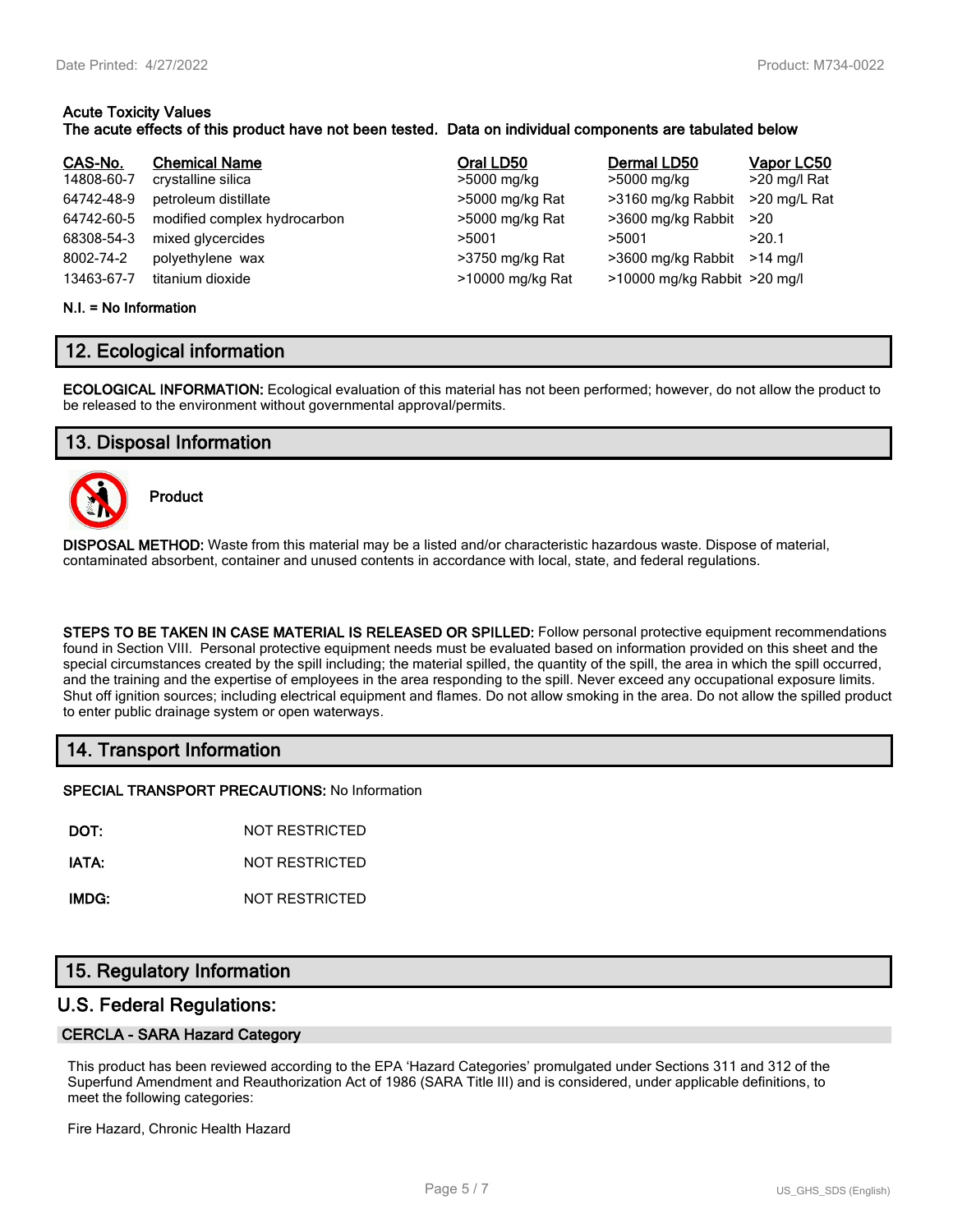#### **SARA SECTION 313**

This product contains the following substances subject to the reporting requirements of Section 313 of Title III of the Superfund Amendment and Reauthorization Act of 1986 and 40 CFR part 372:

No Sara 313 components exist in this product.

#### **TOXIC SUBSTANCES CONTROL ACT**

This product contains the following chemical substances subject to the reporting requirements of TSCA 12(B) if exported from the United States:

#### **Chemical Name CAS-No.**

zinc 7440-66-6 lead 7439-92-1

# **U.S. State Regulations:**

## **CALIFORNIA PROPOSITION 65**

WARNING: Cancer and Reproductive Harm - www.P65Warnings.ca.gov.

Crystalline Silica, Cancer, 45.8414% Cadmium, Reproductive Harm, 0%

# **16. Other Information**

| <b>Revision Date:</b>       | 3/3/2022                                                                                                                                                                                                                                                                                                               | <b>Supersedes Date:</b>                                    | 7/29/2021 |
|-----------------------------|------------------------------------------------------------------------------------------------------------------------------------------------------------------------------------------------------------------------------------------------------------------------------------------------------------------------|------------------------------------------------------------|-----------|
| <b>Reason for revision:</b> | <b>Product Composition Changed</b><br>Substance Hazard Threshold % Changed<br>01 - Product Information<br>02 - Hazards Identification<br>03 - Composition/Information on Ingredients<br>09 - Physical & Chemical Information<br>15 - Regulatory Information<br>16 - Other Information<br>Revision Statement(s) Changed | Substance and/or Product Properties Changed in Section(s): |           |
| Datasheet produced by:      | <b>Regulatory Department</b>                                                                                                                                                                                                                                                                                           |                                                            |           |
| <b>HMIS Ratings:</b>        |                                                                                                                                                                                                                                                                                                                        |                                                            |           |

| . .<br>-<br>ле<br><br>.<br> |  |  | - --<br>$ -$<br>.<br>лил |  |
|-----------------------------|--|--|--------------------------|--|
|                             |  |  |                          |  |

#### **Volatile Organic Compounds, gr/ltr:** 409

#### **Text for GHS Hazard Statements shown in Section 3 describing each ingredient:**

| H304 | May be fatal if swallowed and enters airways.                   |
|------|-----------------------------------------------------------------|
| H332 | Harmful if inhaled.                                             |
| H340 | May cause genetic defects.                                      |
| H350 | May cause cancer.                                               |
| H351 | Suspected of causing cancer.                                    |
|      | cons for CHS Dictograms shown in Section 3 describing each ingr |

ams snown in Section 3 describing each ingredient<mark>:</mark>

**GHS07**